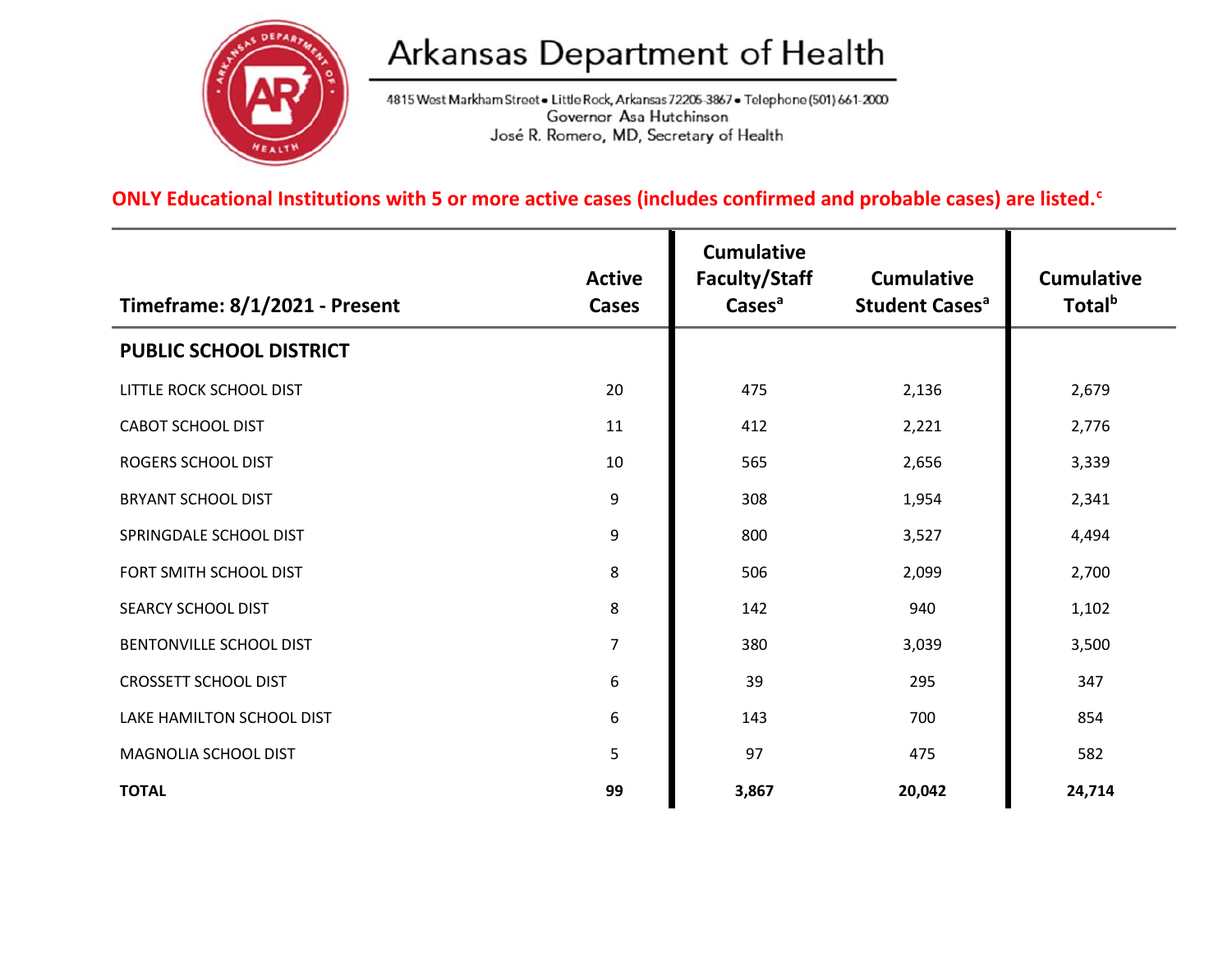

## Arkansas Department of Health

4815 West Markham Street . Little Rock, Arkansas 72205-3867 . Telephone (501) 661-2000 Governor Asa Hutchinson José R. Romero, MD, Secretary of Health

| Timeframe: 8/1/2021 - Present | <b>Active</b><br><b>Cases</b> | <b>Cumulative</b><br><b>Faculty/Staff</b><br>Cases <sup>a</sup> | <b>Cumulative</b><br><b>Student Cases<sup>a</sup></b> | <b>Cumulative</b><br>Total <sup>b</sup> |
|-------------------------------|-------------------------------|-----------------------------------------------------------------|-------------------------------------------------------|-----------------------------------------|
| NUMBER OF SCHOOLS LISTED: 11  |                               |                                                                 |                                                       |                                         |
| <b>PRIVATE SCHOOL</b>         |                               |                                                                 |                                                       |                                         |
| <b>TOTAL</b>                  | 0                             | O                                                               | 0                                                     | 0                                       |

aN/A: Counts of less than five cases not reported to protect patient confidentiality.

**bStudent and faculty/staff cases may not add up to the cumulative total due to unavailable data.** 

<sup>c</sup>March 07, 2022